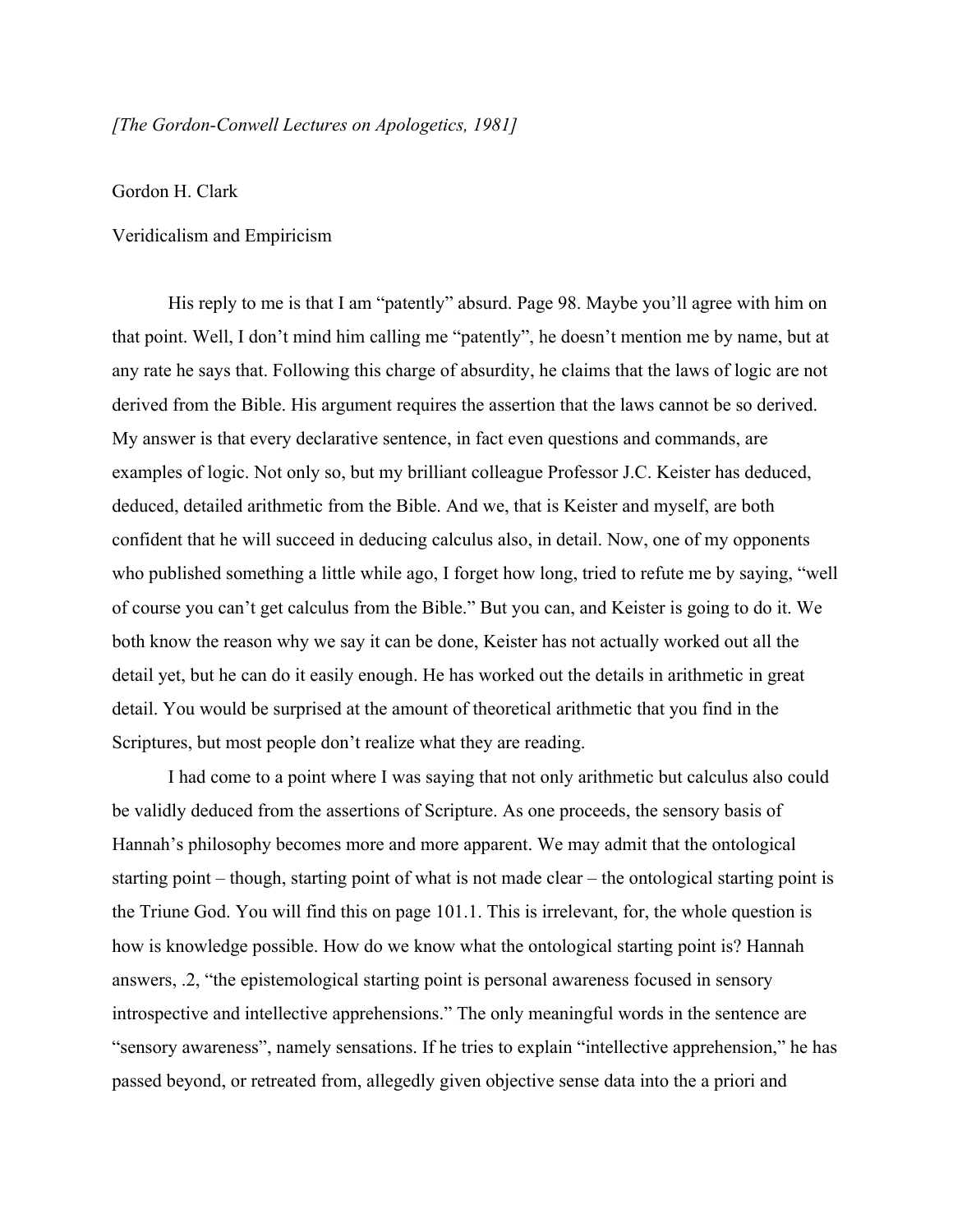becomes a Presuppositionalist *malgré lui* [of extraordinary talent]. If he avoids the a priori, one must ask how he gets to know God; notice he said, "the Triune God." Have any Australian Aborigines, or cultured English philosophers, ever arrived at a knowledge of the Trinity through personal awareness of sensation? This is "patently" absurd. That phrase occurred in another context a while back if you remember. At least I find it most confusing. Hannah tried to explain as follows:

"The second step is the recognition and distinction between givens and assumptions. What is given (this is a quotation from Hannah) what is given? Generically described, it is whatever presents itself to awareness. That is, is not postulated or based on postulation. And second, does so directly, that is, without being inferred or derived by any discursive reasoning. And third, can be veridically collaborated by reflective examination."

That is page 101. Now, I'll read it over again so you can think of it a little more...

"What is given? Generically described, it is whatever presents itself to awareness. That is, is not postulated or based on postulation. And second, does so directly, that is, without being inferred or derived by any discursive reasoning. And third, can be veridically collaborated by reflective examination."

One must now raise the question, is there anything at all that satisfies these three conditions. One must also ask are the conditions clear. Point one seems to say that a person cannot be aware of anything he postulates. Nor of anything he derives from the axioms. Hannah defines awareness as non-postulation. Why then use the term "awareness?" The second condition was that the non-postulated object cannot be derived by discursive, or deductive, reasoning. But, this is not a second condition; it merely repeats half of the first condition, namely, not based on postulation. Very well then, we cannot be aware of axioms and theorems. The third condition was, veridically corroborated by reflective examination. Now, either the term veridically refers to Hannah's own veridicalism, and in this case is a begging of the question, or with the phrase "reflective examination" it refers to some deductive process excluded in the prior conditions. At any rate, he does not give an example of any knowledge that fits these conditions.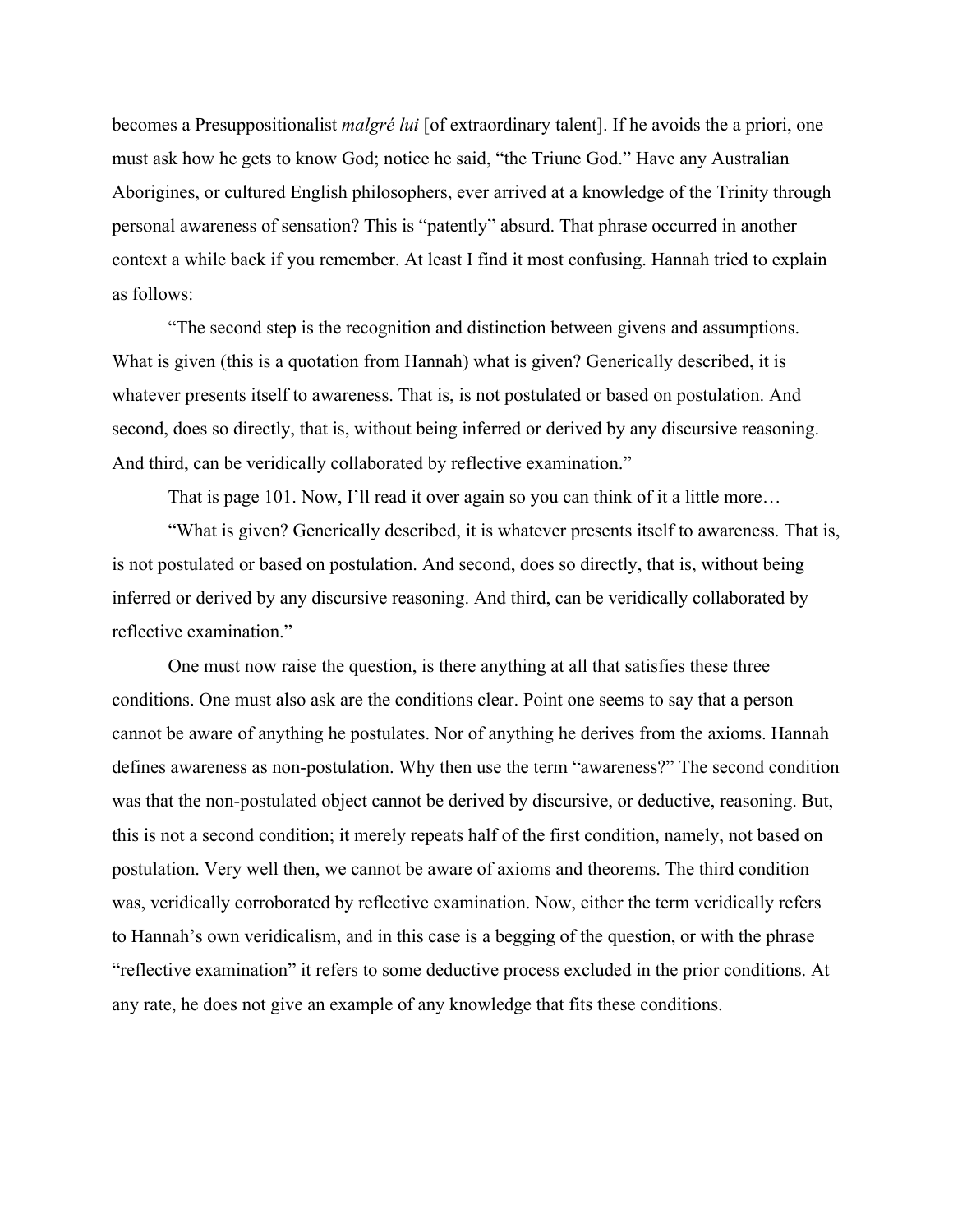One must press the point. Does he know that David was king of Israel, that ocotillos are not cacti, and that E=MC squared? If so, how? A particular example, explained in detail, would have been most acceptable.

In working out his theory positively, Hannah reasonably wants to contrast it with his opponent's views. But here, his descriptive statements are not so accurate as the earlier ones. His descriptive statements of his opponent's views are not so accurate as earlier in the book. On page 104 he asserts, "Presuppositionism errs in its tendency to interpret rational justification as the application of human criteria to divine truth." This is plainly false. The accusation might be true if charged against existentialism, empiricism, or Arminianism. It also seems to apply to Hannah's own Veridicalism. But not to Calvinism. There may be several varieties of Presuppositionalism. Earlier Hannah apparently put Barth and religious existentialists into this category. But, these people reject the universal applicability of logic and give no rational justification of their paradoxes. Brunner held that God and the medium of conceptuality are mutually exclusive. *Sie schliessen einander aus*, verbatim quotation. But, other Presuppositionalists, I would not call Brunner a Presuppositionalist, other Presuppositionalists presuppose the inerrancy of Scripture. They find the norms of logic embedded in the Bible and therefore they regard God as a rational, rather than an irrational, being. Hence, they do not use human criteria to judge divine revelation. Christ is the logic and wisdom of God. His mind is revealed in Scripture. We were created as the image of God, that is, as rational beings. Hence, Hannah's statement is just plain false. Or, does he mean that while man cannot think that the number 4 is both odd and even, God can and does? Mere human arithmetic must do for our check stubs, but for God and His divine arithmetic,  $2 + 2 = 5$ . For us, David was king of Israel but not of Uganda, while for God, who does not use our merely human logic, David was both. On the contrary, there is only one logic. It is divine and that is the logic we ought to, and sometimes do, use.

Again, there comes the matter of particular examples. On this same page, 104, on this same page he says, "since there are extra biblical truths, and since truth is formally one, Veridicalism holds that it is legitimate to appeal to corroborative factors which are available to man universally." But, this must be a non-empirical, a priori, presuppositionalist assumption for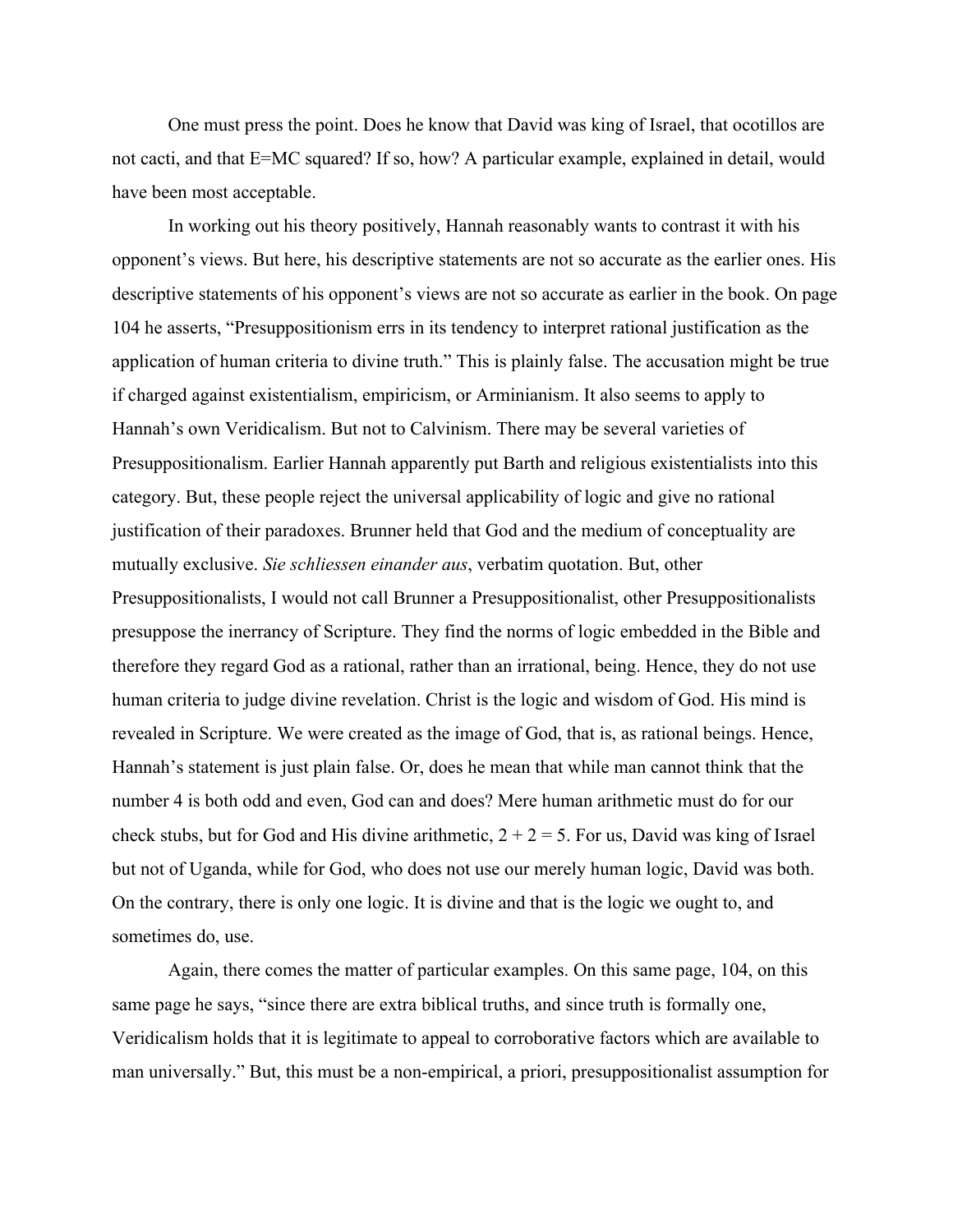him. He has nowhere shown that there are extra biblical truths. Nor has he shown how his independent givens can fit into a system formally one. Nor does he offer any argument that there are corroborative factors available to man universally. Nor how he could discover anything true about every man in the past and every man in the future. This is all presuppositional, and therefore he should not use such principles.

Hannah also has some other presuppositions. To summarize a little too briefly, pages 111 and 112 argue that justification cannot stop at a first truth but must regress into infinity because a first truth is Presuppositonal and Presuppositionalism is bad. By calling these presuppositions another name, such as intellectually apprehensible givens, Hannah seems to include universals in the groundwork of his theory. But, the more obvious candidates for givens are sensory data. Data means givens. On page 116 he mentions "eyes, optical nerves, etc." Etc. is in his book, it's his statement, that's part of the quotation. Page 122 mentions "smelling a rose" and then "physiological and environmental conditions," on page 124. "Sense consciousness is the basis or starting point of knowledge," from page 131. Note that the latter one is an unmodified assertion of empiricism. I'll read it again, "Sense consciousness is the basis or starting point of knowledge." That's an unmodified assertion of empiricism.

## Audience: Did you say since or sense?

S E N S E Sense consciousness. Since would be a conjunction and would require a main verb but, no, this is the main clause. Sense consciousness is the basis or starting point of knowledge. Page 131. Note that the latter is an unmodified assertion of Empiricism.

All knowledge is based on sensation. How then can he claim to have found a philoso – to have founded I guess or maybe to have found a philosophy – mid way between a priorism and empiricism? Again he says, "I am aware of sensory objects; I do not know these realities by inference, but through the neurological systems and environmental conditions." Page 133 and 134. How can he tell what effects his neurological systems has produced in his sensory experience? And where did he get his information on environmental conditions? Is not this all a circular begging of the question?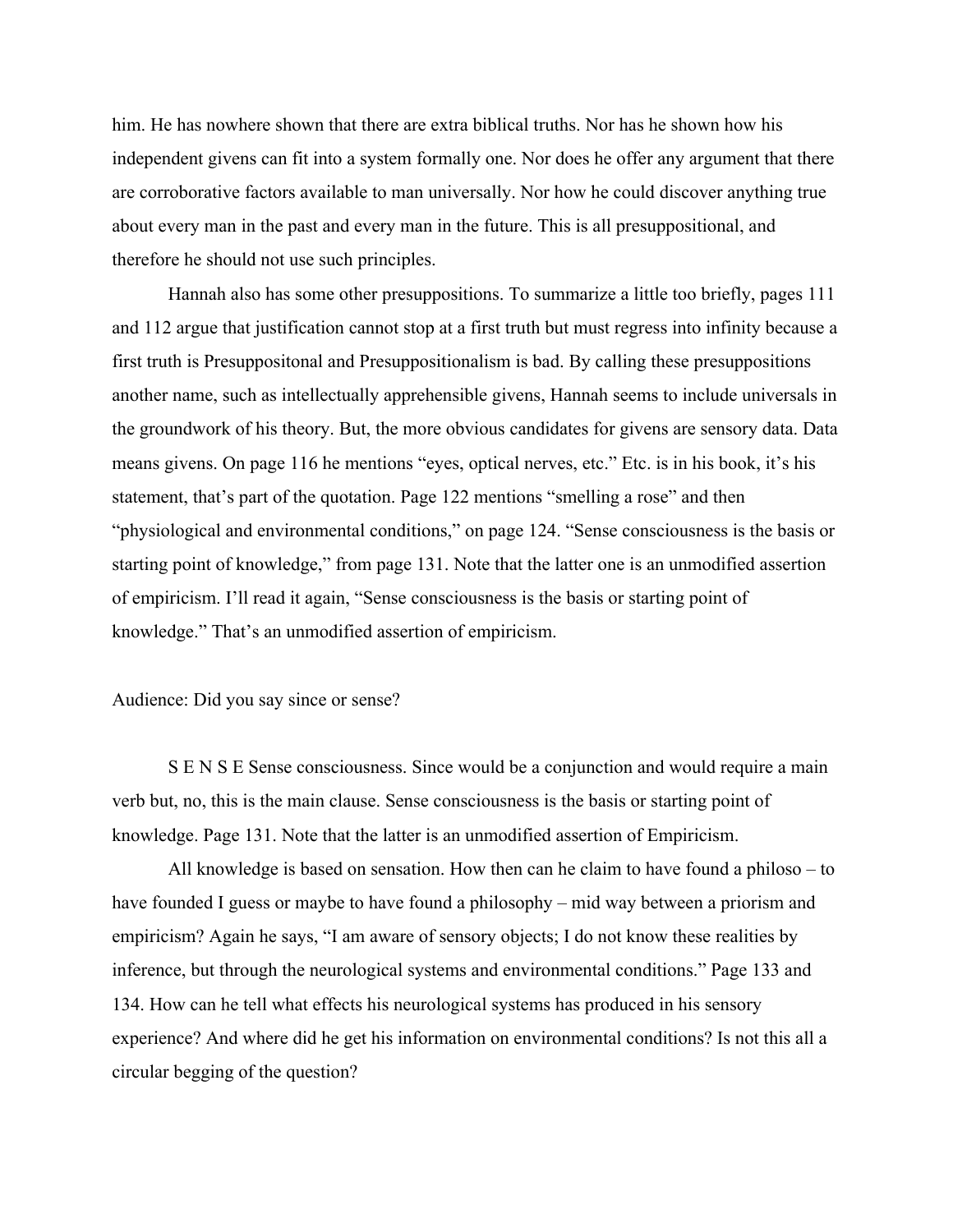Living on a ridge of a mountain and having some 50 trees on my half acre of lawn, I see out my window the glistening results of an ice storm. Every small twig is brilliant with colours; reds, blues, yellows, purples sparkle, and some greens. That is, I have such sensations. Does this mean that the twigs are red, blue, and yellow? Does it mean that ice is red, green, and blue? Is there anything out there that is red, blue, or purple? Empiricists tell us, though of course I do not credit any empirical statements, the empiricists tell us that dogs do not see colour. Then is not colour, certainly the particular colour, the effect of neurological apparatus? Some people say that ice and tree have no colour, but that the sun has these colours. They are transmitted to us by vibrations in the aether. How vibrations in an unperceived aether can be coloured, I don't know. At any rate, nearly all scientists say there is no aether. Light consists of invisible particles. Are some of these invisible particles green and others red? I may indeed see red and green sensations, but is anything out there red or green? As for what is in my mind, when looking at a colour, my art instructor and I do not agree as to which tube of paint I should squeeze.

My conclusion is that empiricism, and Hannah's Veridicalism, are, or is, utterly impossible. And if there is not a third choice between having presuppositions and having no presuppositions, and if knowledge is to be shown possible, only Presuppositionalism offers any hope. That's the end of that. Now if you wish to ask a few questions, well and good.

Let me just repeat one particular example that I gave before. Presumably, you have a perception of something black. I'm not sure you do because I think some artist would squeeze red out of their tubes to paint this or others will make it some other colours; they see wonderful things you know. But presumably, or let's assume, that you have a perception of black. But, the people who have most seriously tried to investigate what you see insist that there is nothing black here, that there is nothing that reaches from one finger to the other, that 99 and 44 one hundredths of this length is absolutely empty space, has nothing in it at all, of course it is quite invisible, and that there may be a few little invisible particles between the two ends. Hence, according to science, which presumably is the most accurate and most complete development out of sensation, the result is you do not see what is here.

The people who insist that all knowledge arises from sensation are best exemplified in the scientific procedures; the scientists are the people who most explicitly, deliberately, and carefully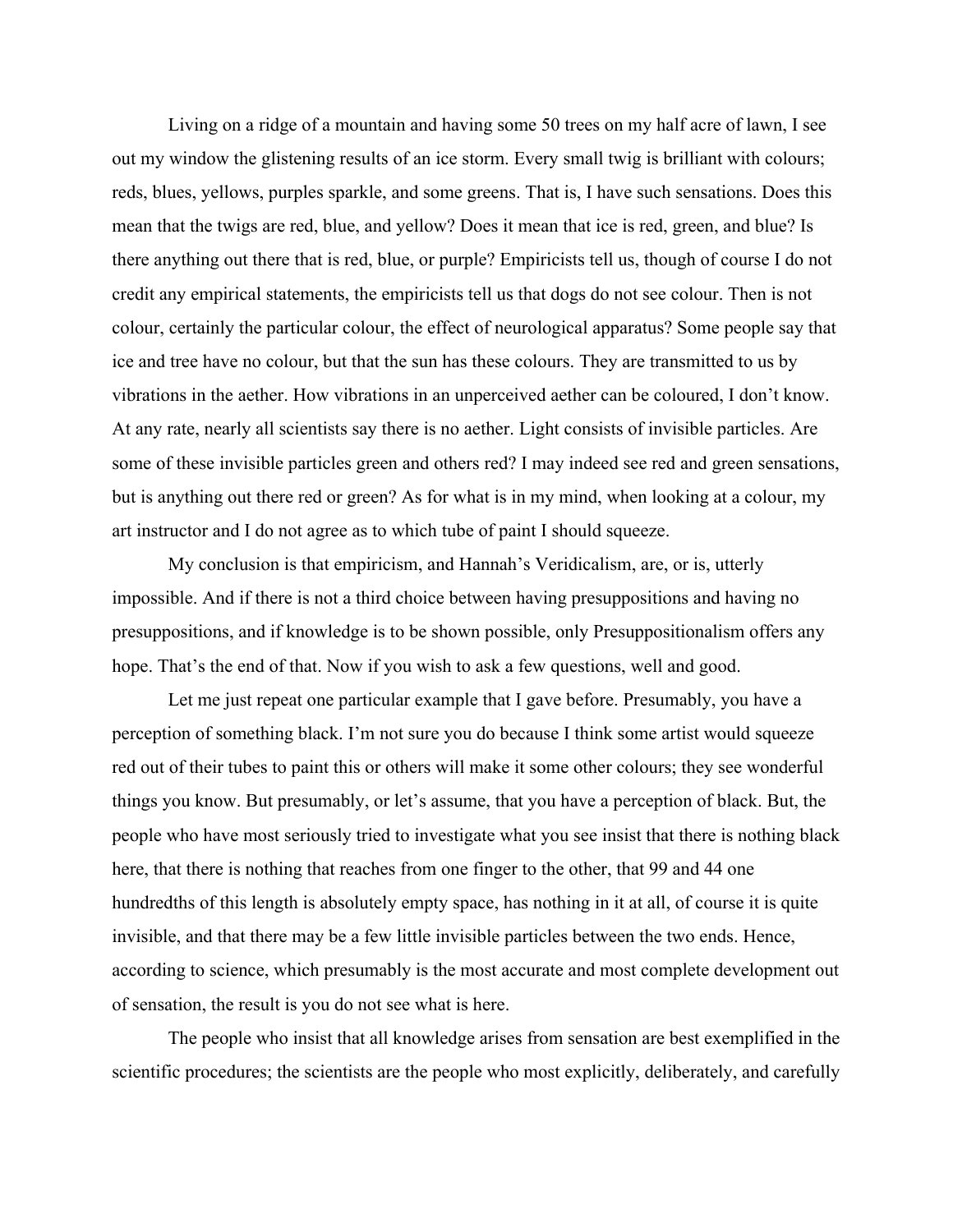examine sensation. Because they do it so thoroughly, we may suppose that their accounts of what they see are likely to be more accurate than the accounts of people who are more sloppy. Now then, they assert that there is no connection, no two things connected, between my two fingers. That what is between my fingers is almost entirely empty space, nothing at all, and that what is between my two fingers, certain things separated very far from one another, are invisible. That is the conclusion of those who have paid most attention to what is thought of as sensation. And hence, it would follow, that on the empirical, scientific basis, what you see is not a pen at all. It's mostly nothing, and what is something is totally invisible that you've never seen.

Now, for this hour I wish to continue what I call the introductory lecture. The other day we arrived at the beginning point of my objections to Empiricism, and I want to stress this by considerable detail for the reason that Empiricism, even if it is not called by that name, seems to be the sort of natural idea everybody has ordinarily (they think they learn by experience and in a certain way they think that's the common sense affair and so they're sort of inclined to take that position without thinking). So, I want to spend a little more time on this argument and, it really oughta need, but, I noticed some people in this class asked some nice questions in defense of Empiricism. I'll see if I can't bat them down.

The other day, I referred to Escher's artwork which I hope you have looked up by this time, and also to the rose that wasn't there, and similar to the rose I think I mentioned I would tell you about our course in physics in the University of Pennsylvania. One day of it, I don't think I will repeat the whole course. But, this was a lecture hour, it wasn't laboratory, but the professor had a long table in front of him, almost the size of the width of the room but of course the place right come around, and there were Bunsen burners with a hose that came from back here, you know, that connect with the petcock. And, this day we came in and there were two Bunsen burners, 6 or 8 feet apart, a good distance for a table, went nearly the width of the room, they were burning, those two Bunsen burners were burning, they stood here on the table, and the rubber hose came across here, went underneath where we had seen before that there were petcocks. And, the professor began with some introductory material. We didn't know exactly what he wanted to do, but he started to explain. And as he was explaining, he started to be a little nervous and he picked up a rubber tube and pulled it out and looked at it. There's the chute from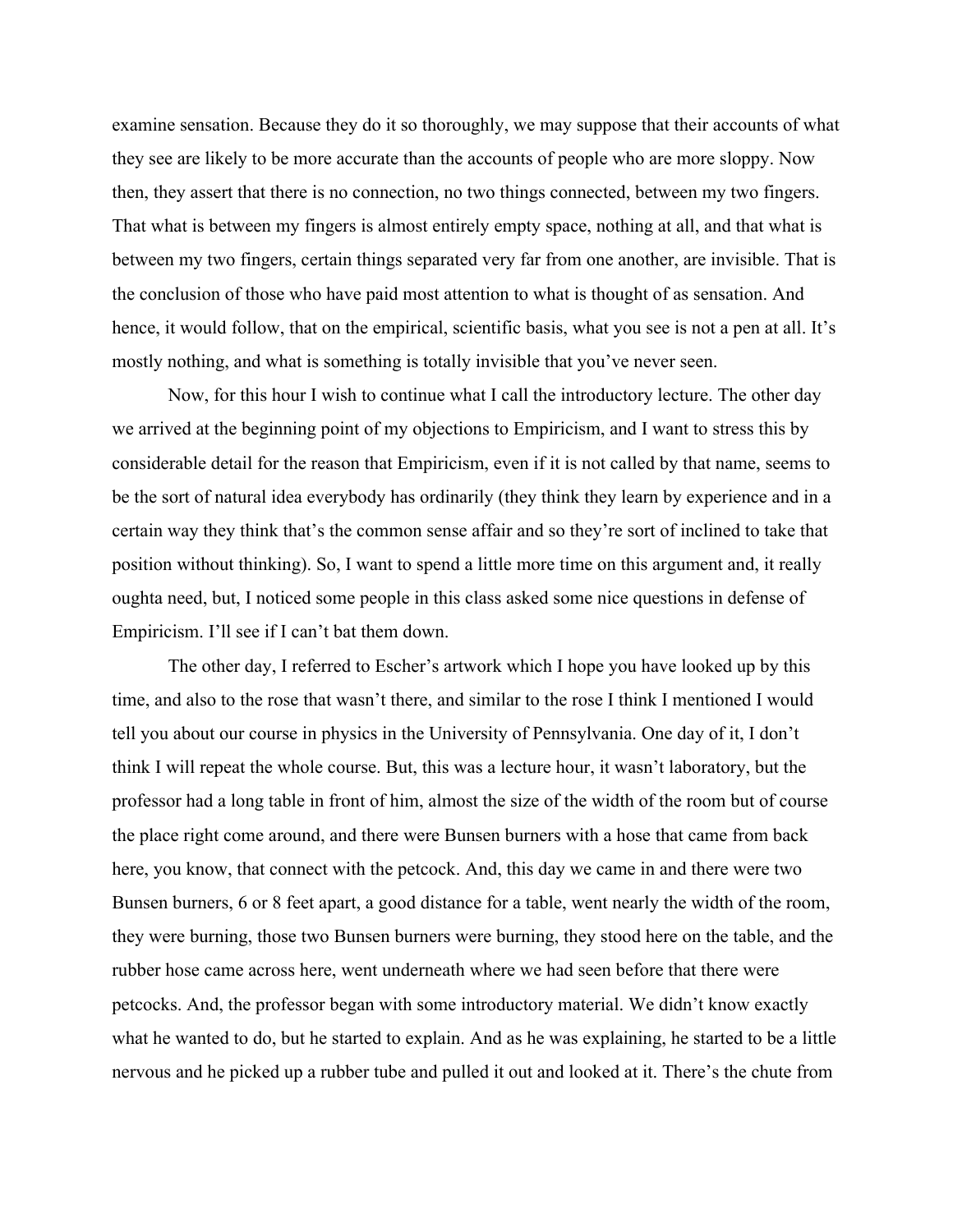here down, and the Bunsen burner was still burning and it wasn't attached to the petcock at all. They kept on cooking and he didn't say anything. Finally, he got a little more nervous and pulled the Bunsen burner out and the flame was still burning without the burner there. Well we could see it very plainly. No gas, no Bunsen burner, but the burning flame.

Well? I will give you another illustration.

This is an experiment you can do yourselves if you have one piece of the equipment. Take a piece of shiny white cardboard, and better cut it in a circle, then paint half of the white cardboard with the blackest India ink you can find. Just make half of it just black, black black. And then on the other half, take a pen and make a few squiggles. You know, 3, 4, 5, or 6 little squiggles. Don't fill up the whole half, just a few little squiggles. Then if you have a, I suppose, some sort of a drill, because a Victrola turntable doesn't go fast enough. We want something that goes faster than 78 let alone 33 is it? But get something that goes good and fast and attach it to this circle that you have made and get it going as many rpms as you possibly can do. Let me ask you, what colours will you see? Anyone else want to make a better guess? Grey… well that's a better guess but it's just as wrong. Yes? What's that? Just about, ya. Yes you'll see red and green and blue and purple and… so what colour is the piece of cardboard?

Let me tell you another story. I recommend a course in physics, you know. It's a very interesting subject. Down in, at Lookout Mountain, we don't have the winters that you have up here, winter hardly ever lasts longer than two months and usually not that long. And, although we do have some cold weather it doesn't stay so cold so long. It hardly ever gets down to zero. We did have two bad winters in a row though a while back, but usually the coldest weather is around 15 degrees. And, the total accumulation of snow for this past winter, all winter, was about an eighth of an inch. It didn't even cover the roadways, it stayed on the grass a little bit for a few hours. But however, there was a sort of an icing of the trees and this morning, the morning I am talking about, I could look out and see the trees, I have about 50 trees on my front lawn and some behind the house too, and they were very, very beautiful. There was ice on the branches and twigs and I saw brilliant reds and blues and greens and yellows and dazzling whites. Oh, I could see them very clearly, they were brilliant. Well now, do you suppose that the twigs are red and green and blue and so on? Oh I don't suppose you do. Yes? <question from audience> I'll take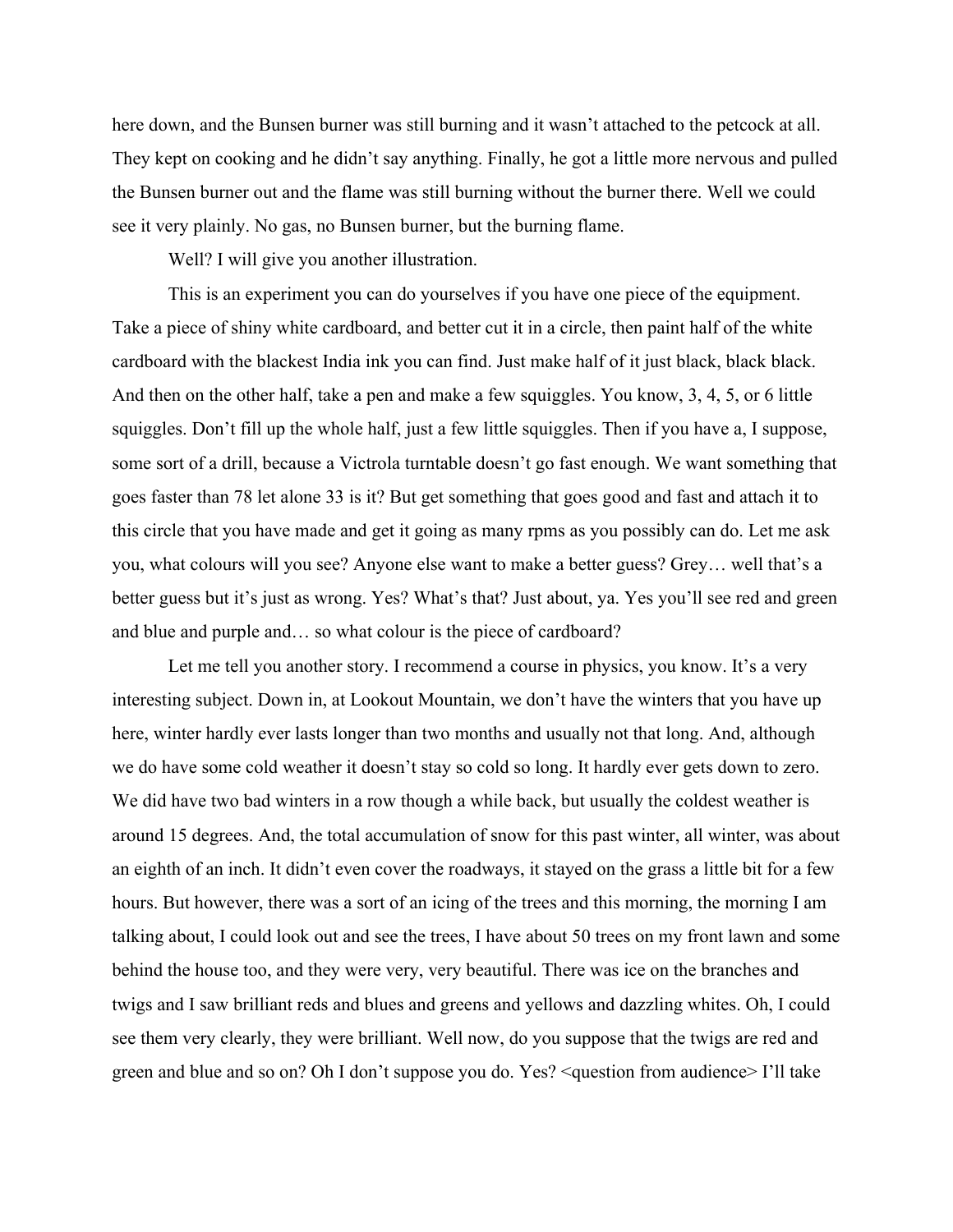that one step after, I have another step in-between. The in-between step is, oh you would say that the twigs aren't that colour, the ice is. But, I thought that ice had no colour at all, that it was transparent. And yet, I saw reds and blues and greens and on and on. But, you say what? Oh ya, so there are wave lengths that come through the universal aether that we see. The trouble with that is the aether vanished about 1880 and hasn't been found since and there isn't anything for the waves to wave in. One of the current theories is that light comes in a corpuscular form, and hence you have little reds and blues and green corpuscles coming down from the sky. The trouble is I have never seen any of them.

However, these clever psychological phenomenon that I have been talking about – for instance it happens every so often, I usually want to take a nap in the afternoon because I want to work in the evening and I can't work 3 sections of the day, but often in the afternoon the telephone bell wakes me up, I run to the phone and there hasn't been any bell, but I heard the telephone bell ring, this has happened to me many times, I hear a bell that hasn't ever rung –well, these psychological phenomenon are not the most important objection to dependence on sensation. In addition to these exceptional cases – well now you know the story of the rancher in Texas? He was driving in his pickup, across his hundred square mile ranch, and he saw a body of water, a pool, a little lake, a small lake in front of him. He said, "oh, that's a mirage, there are all of these mirages in Texas, that's a mirage and I'm just going to drive through it." Then he got stuck in the mud. In addition to these exceptional cases, sensation is subject to constant deficiencies. First, sensation is dependent on sense organs, and the various organs of living beings – that is animals, of course plants don't have the sense of sight – but the organs of animals are different. And they function differently. For example, dogs hear and smell what we cannot. Now, we can see colours that they cannot. Now then, how are you going to explain that? Do we have colour hallucinations and are the dog's eyes really correct? Or, does the dog have auditory hallucinations and we hear correctly? Which? Neither, well all right.

Now next. Our organs change, either by reason of age or by reason of disease. These changes usually occur without our knowing it. Hence, we are often, or almost always, deceived. For instance, I'll give you a personal example. What I see with my right eye I don't see with my left and vice versa. I have two quite different sensations. By looking in the same direction, if I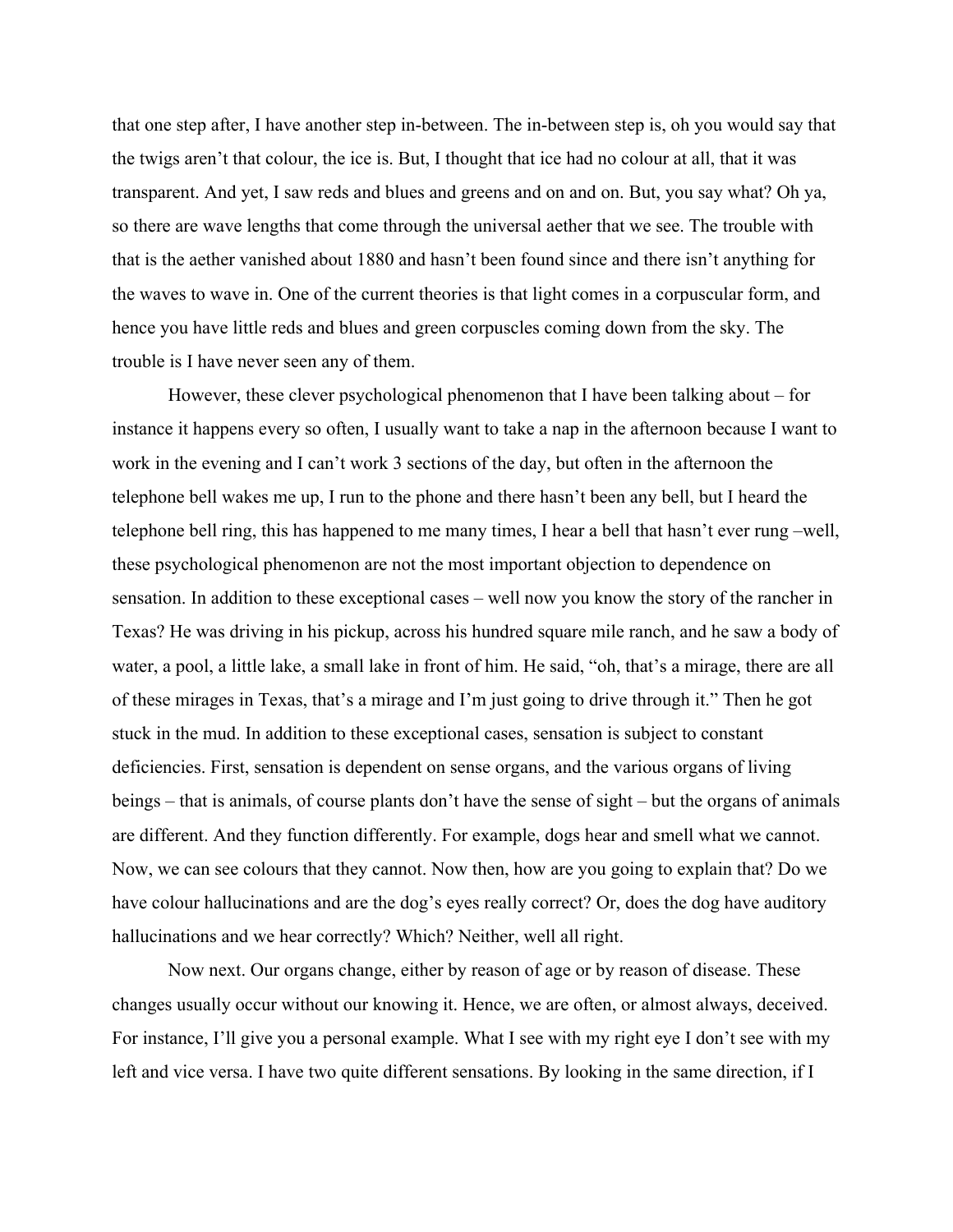shut one eye or if I shut the other. Now which eye is correct? And furthermore, although I happen to know that, and these glasses don't change it either, you may have those troubles too as I did for a long time without knowing it. And there may be other changes in your retina or in your optical nerve, which you're not acquainted with, and yet which makes you see differently from other people. Now, whose eyes are correct and who's eyes aren't? Or, which eye… and so on.

Then next, I'll give the general principle later but I'll give an example first. There were some of you who knew Escher's drawings. But, I suppose all of you have seen some paintings haven't you? They just put a bunch up in the library, in the hallway in the library yesterday, maybe you've seen them. Sort of a seascapes, most of them. Now then, if you will take a piece of canvas and paint half of it a brilliant red and the lower half a brilliant blue – or any other two contrasting colours it doesn't have to be red and blue, but they will do, two contrasting colours, then you better let it dry for the next step – mix up some white and black into a grey. If you mix white and black you will probably see grey. But now, pick up some of this grey paint on your brush and pull it down right across both parts of the canvas. What colour will you see in that stroke? Grey? No, none of it will be grey. Some of it might be pink, some of it green, but at any rate it won't be grey. And yet, the two colours you see were all made by the same mixture of paint on your brush. And that is true all the time. Everything is seen against a background and hence the colour changes with the background. So, the thing that you say is red isn't red. It's only red so long as it's against a given background, against a blue background maybe, or something like that. And hence, you have no idea what a thing's colour really is. You have to conclude that really it is no colour. At any rate, we always see something against a background, and the object that you see changes its colour with a different background. Which indicates you can never see its own colour because it never appears by itself. It always appears against a background.

Well, these difficulties occur on the lower levels of sensation. Further difficulties occur as we rise higher. The question is, how can we confidently develop sensations into perceptions. Now so far we have been just talking about sensations, but how from sensations can you ever get perceptions? And I must say, as politely as I can possibly do, that my opponents refuse to answer